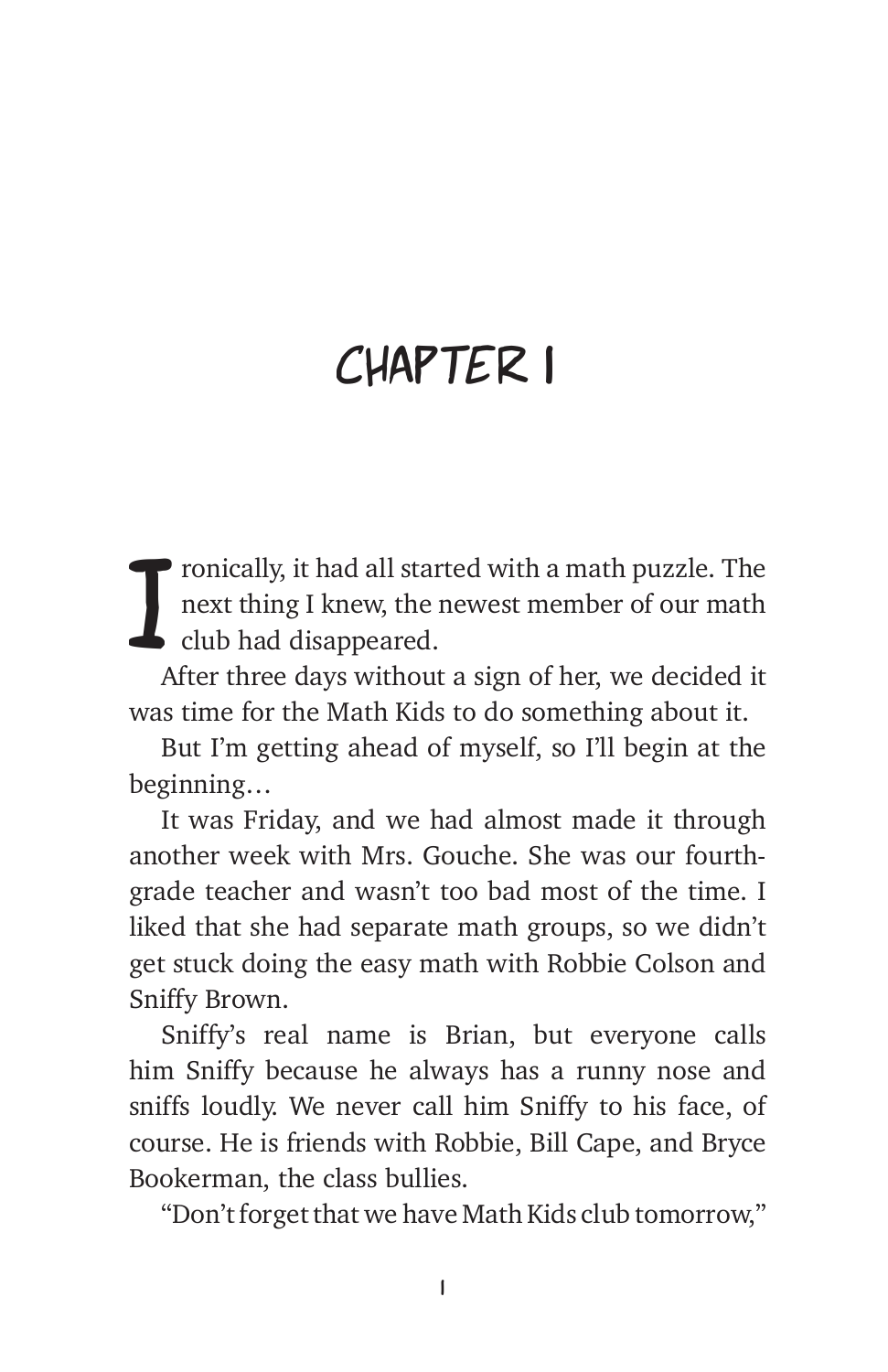I reminded Stephanie on the way into class. I'm the president of the Math Kids club at McNair Elementary School. I hadn't exactly been elected to the position, though. Stephanie Lewis had said I should be president since the club was my idea, and Justin Grant, my best friend since kindergarten, hadn't objected. There was no need for an election because there were only three of us in the club.

I already knew Justin was coming to the meeting because we had talked about possible problems to tackle while we walked to school that morning. Justin had a new book of math puzzles he was planning to bring.

You're probably thinking that all we do in the Math Kids club is sit around and solve math problems. That was how the club had started, but it sure took a few strange turns along the way. Who would have thought we could use math to crack a case the police couldn't solve? Still, the original idea for the club was to solve math problems. And when all the excitement with the burglars was over, trust me, that's all we wanted to do.

"Wouldn't miss it, Jordan!" Stephanie said. "No, wait! I have soccer practice, so it would have to be after that."

I rolled my eyes as I took my seat in class. This would take some finessing on my part. Justin and Stephanie had had more than one blowup over her soccer practices colliding with our math club. But finding a way to avoid another shouting match was a problem I'd face after school.

Mrs. Gouche has been giving our math group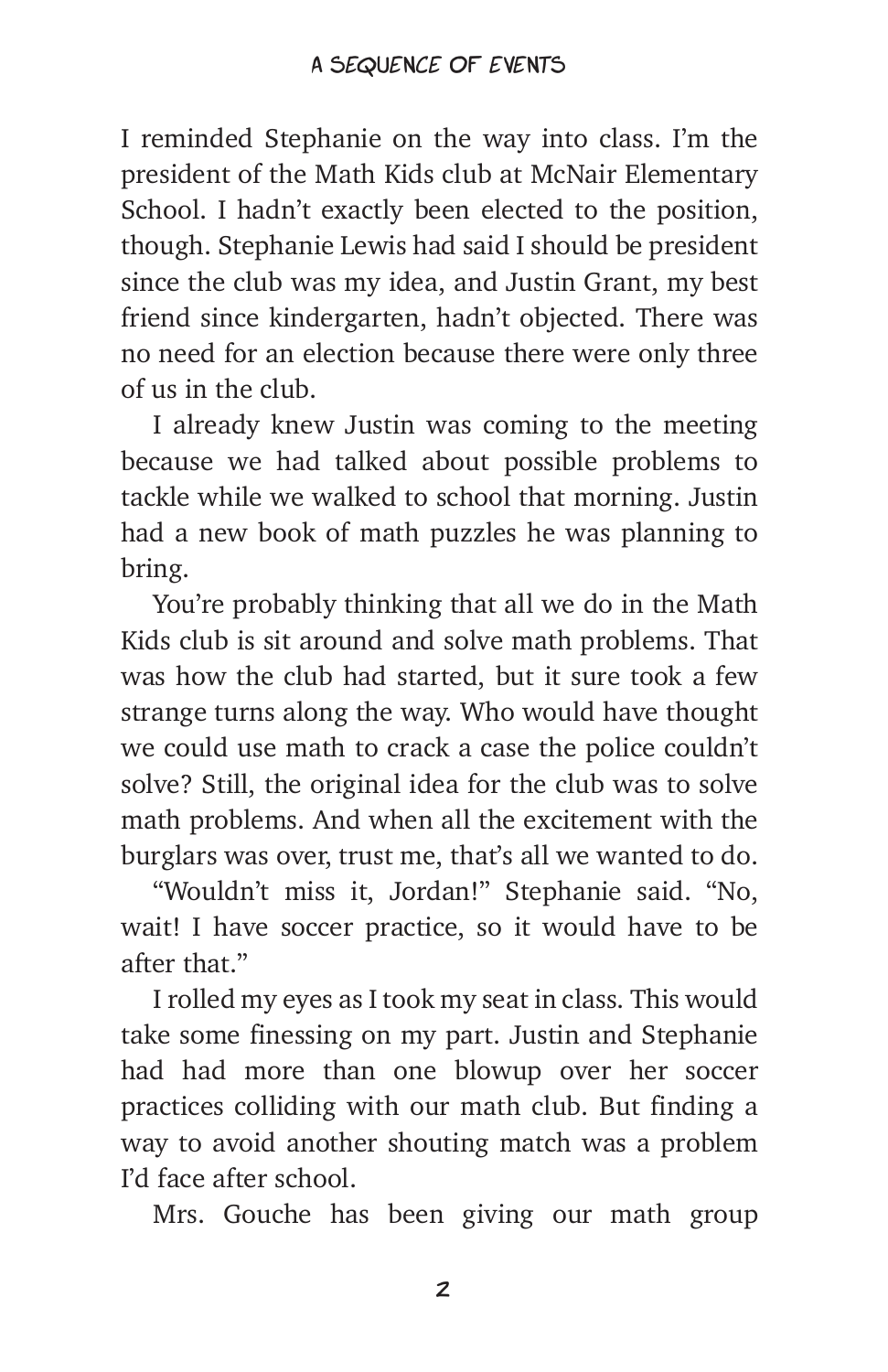tougher and tougher problems as the school year goes on. She knows that Stephanie, Justin, and I are good at math and really like hard problems, so she has made it her mission to challenge us. This day's problem, for example, was no exception.

"This, my friends, is called The Sixes Problem. Catherine, can you hand this to Jordan?"

The girl who sat in front of me—Catherine… something—handed me the problem sheet. I noticed she took a long look at it before passing it back to me.

I smiled, knowing that she probably wouldn't have the first clue about how to solve the kind of problems our teacher had been giving us. Little did I know that she actually knew a lot more than I thought and would end up being right in the middle of our next mystery.



Mrs. Gouche put her dry-erase marker down and returned to her desk. She had an evil glint in her eye and my heart started to beat a little faster.

The problem *looked* simple enough when I first scanned it. We had to use three of the same number,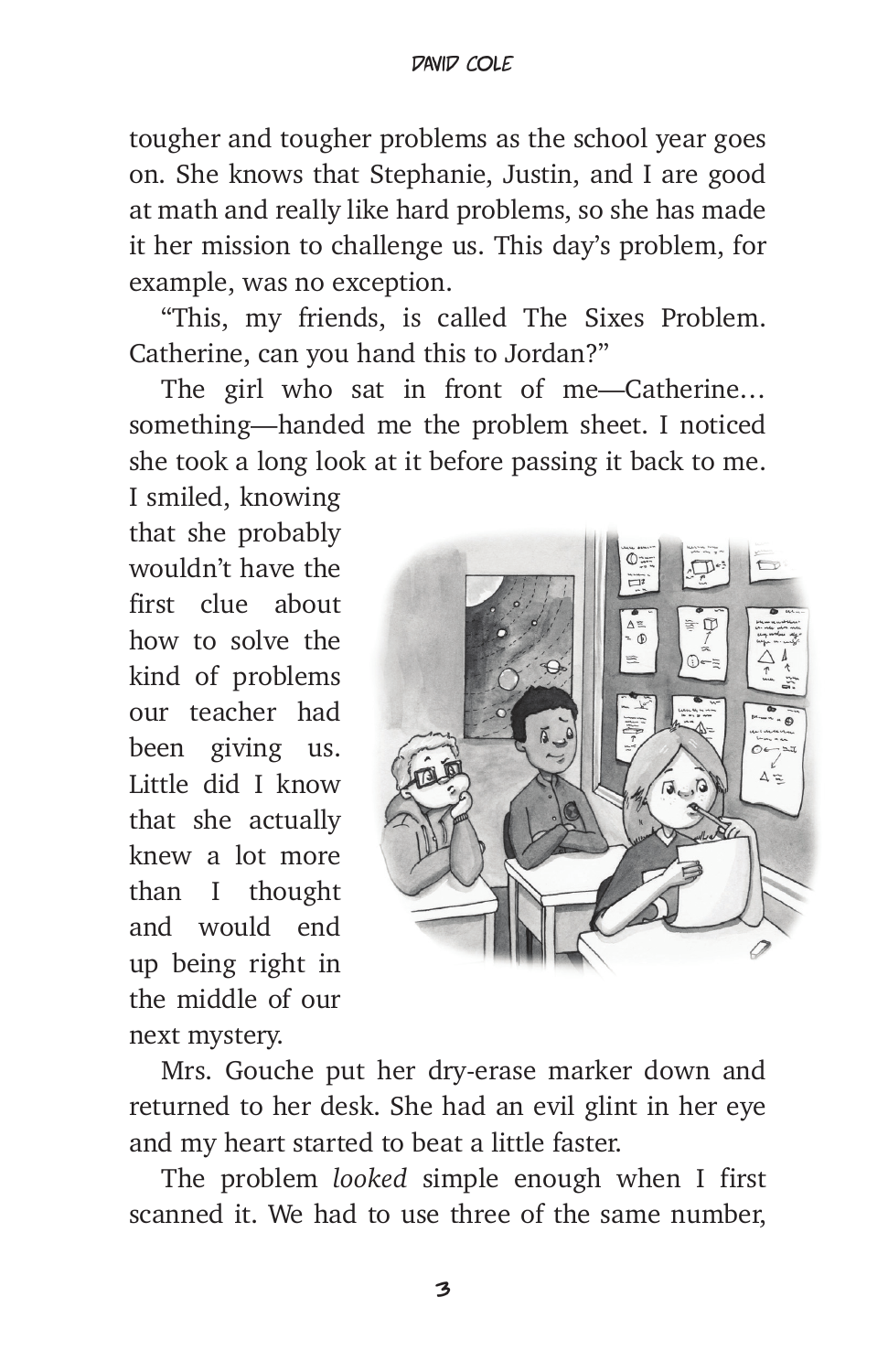like 2, 2, 2 or 5, 5, 5, and any mathematical operations, like multiplication, division, or addition, to make 6. For example, to solve for the number 2 we could use  $2 \times 2$  $+ 2 = 6$ . It didn't look difficult, but it turned out to be much tougher than we thought!

WAIT! DO YOU WANT TO TRY TO SOLVE THIS puzzle before seeing if the Math Kids can do it? For each number from 0 to 9, use three of the same number and any mathematical operations to make the number 6. For example, for the number 2, another POSSIBLE SOLUTION IS  $2 + 2 + 2 = 6$ . Good luck!

We went to the whiteboard and started working. We easily came up with answers for the numbers 2 and 6:

 $2 \times 2 + 2 = 6$ 

 $6 + 6 - 6 = 6$ 

The problem was that we had to do the same thing with all the numbers from 0 to 9.

While the rest of the class was working on their social studies homework, the three of us stood at the whiteboard, dry-erase markers in our hands, as we tried to solve for all the numbers.

Justin got us the next two answers when he remembered that any number divided by itself is just one.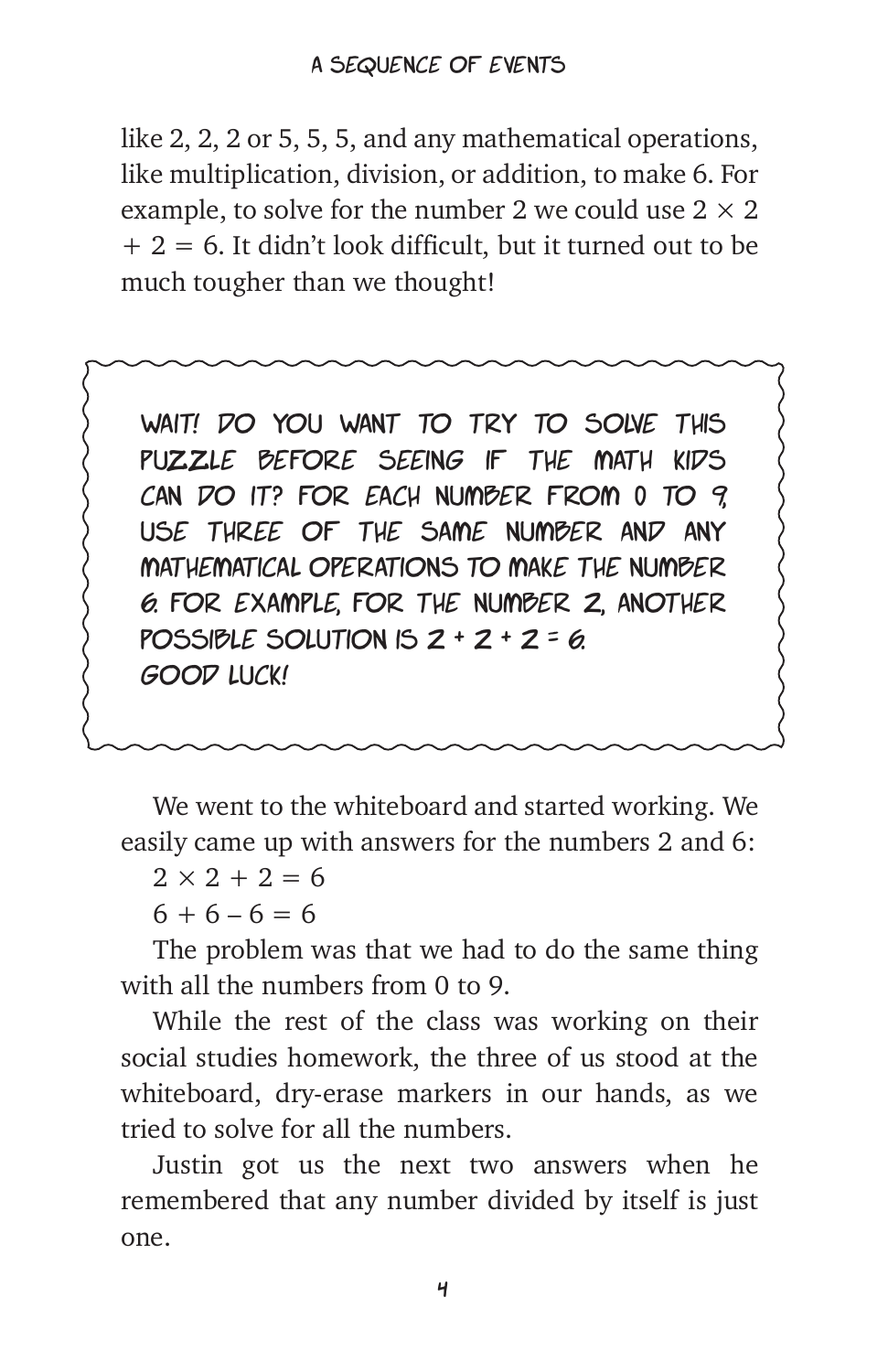That means that  $5 \div 5$  is just 1 so we could use 5  $+ 5 \div 5 = 6$ . We used the same trick to solve for the number 7.

That meant we had four down and six to go:

```
0)
1)
2) 2 + 2 + 2 = 6
3)
4)
5) 5 + (5 \div 5) = 66) 6 + (6 - 6) = 67) 7 - (7 \div 7) = 68)
9)
```
Zero and one looked impossible. We thought they might really be impossible, too. We had lost a class pizza party when Stephanie bet Mrs. Gouche that we would solve a problem called the Bridges of Königsberg. It turned out that the problem didn't have an answer. Score one for Mrs. Gouche!

"I don't think there are answers for zero and one," Justin complained.

"Me neither," I added. "Let's work on three and four. I'm sure we can get those."

Three turned out to be pretty easy:  $(3 \times 3) - 3 = 6$ . We were halfway there!

And halfway there was as far as we got. We stared at the board and made some attempts at new ideas, but the last five answers remained out of our reach.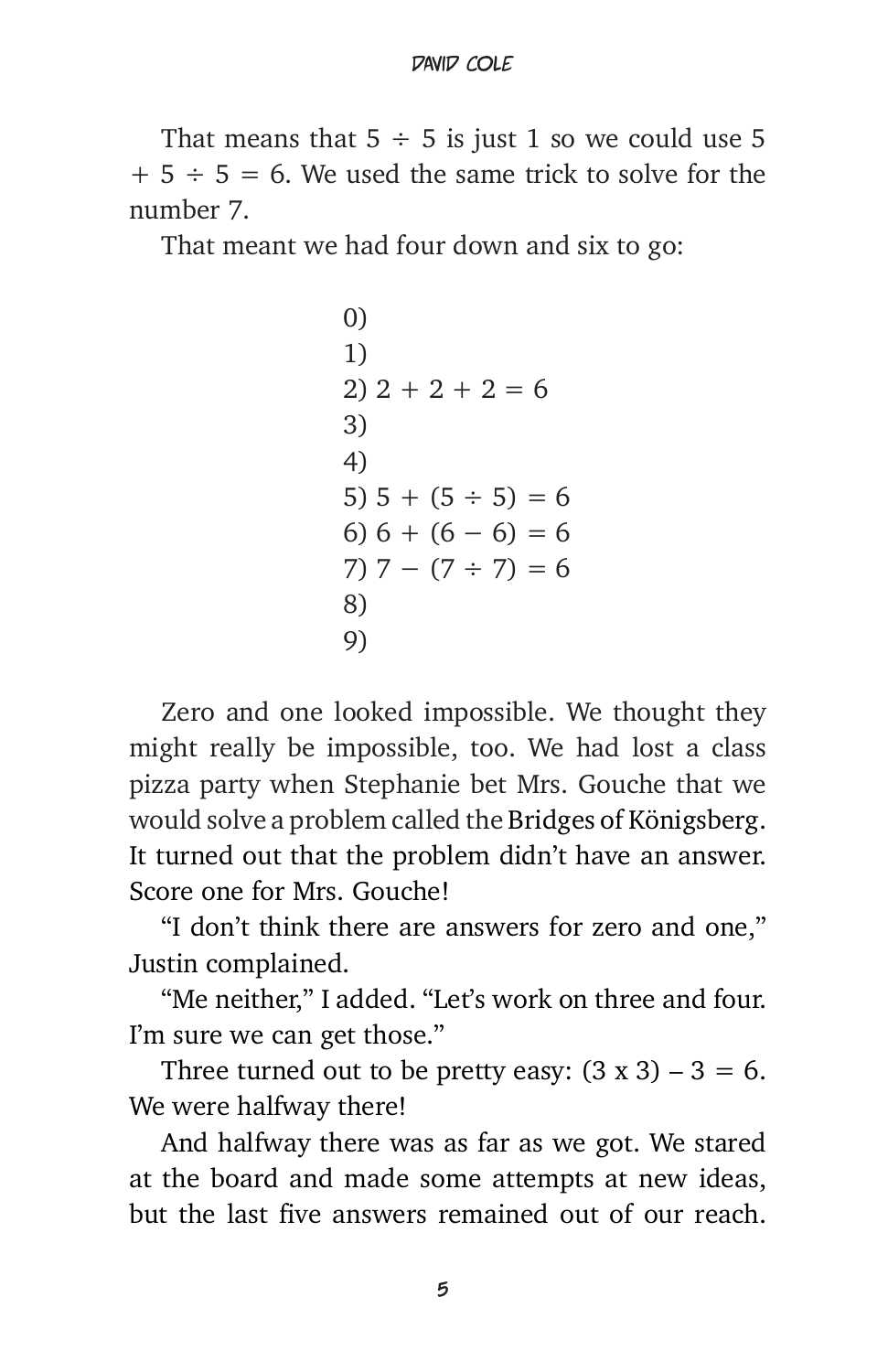The three o'clock dismissal bell rang while we were still staring at the board.

"We did pretty well, Mrs. Gouche," I announced. "We've only got three more to go."

She glanced up at the board.

"It looks like five more to go, Mr. Waters. Did you forget about zero and one?" she asked, turning her focus back to the papers she was grading.

"But those are impossible," I protested. "You were trying to trick us again."

"No tricks this time," she said. "There are answers for every number from zero to nine."

We stared at the remaining problems on the board. There was no way we could do anything to get three 1s to somehow equal 6. And the 0s? Forget about it*.*

The class started to gather up their papers and books and stuff them into backpacks. Robbie and his buddies pushed each other as they rushed to get out of the room. None of the bullies had detention for a change, so they were anxious to get out to the playground for a game of soccer.

We were on temporary good terms with the bullies. I wasn't sure how long it would last, but at least, for the moment, I didn't have to worry about them knocking my backpack to the floor, or tripping me as I walked past them, or threatening to rearrange my face at recess. We had Stephanie to thank for that. It had been her idea to have Robbie's dad help us catch the burglars. Mr. Colson is a police officer, but usually doesn't do anything more exciting than writing parking tickets. When we used our math skills to figure out when and where the burglars were going to hit next,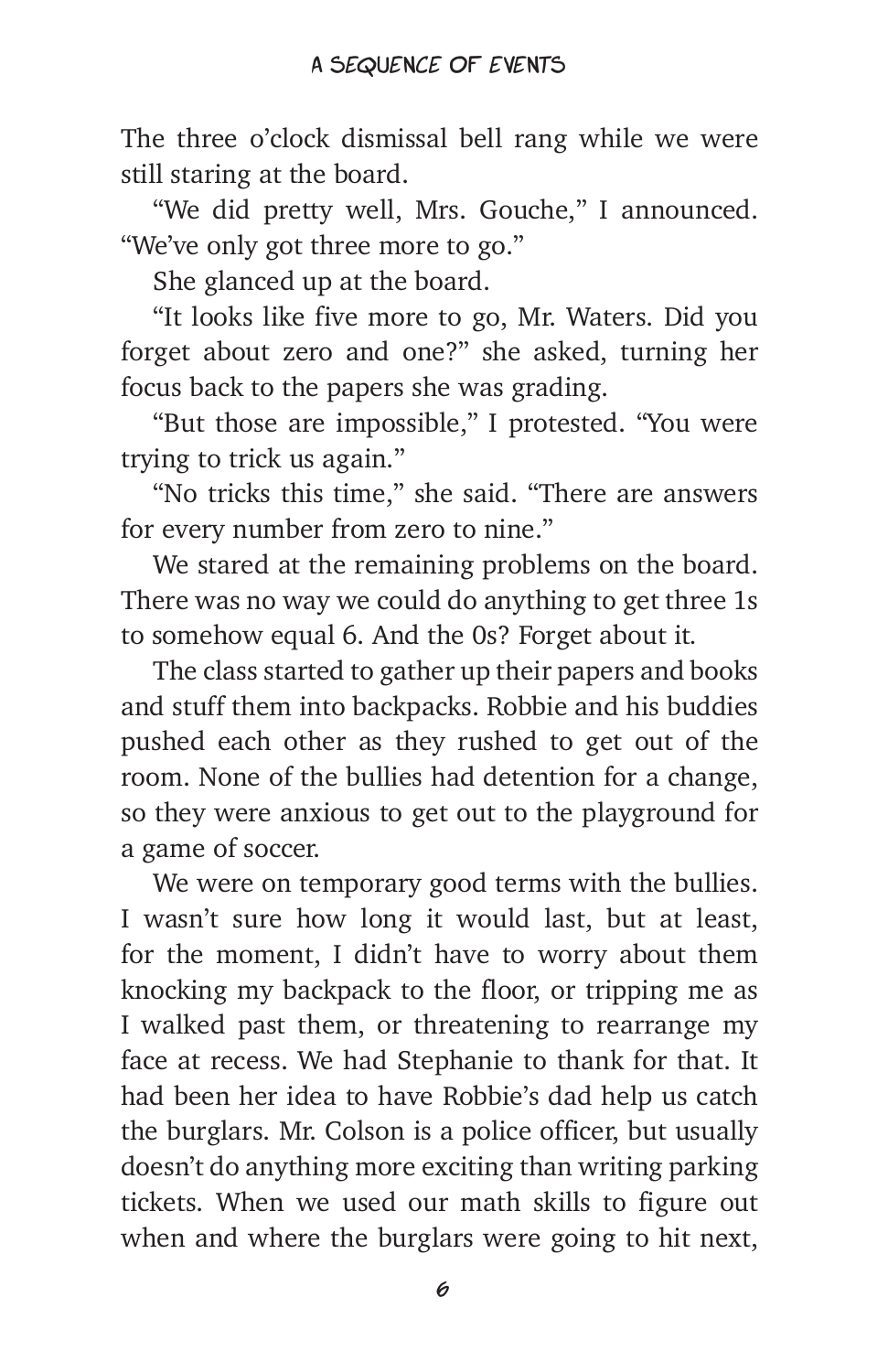## David Cole

Stephanie had found a way for Mr. Colson to get credit for cracking the case. Robbie's dad was happy, which meant we were on Robbie's good side—temporarily anyway.

"Well, I guess I know what we'll be working on in the Math Kids club tomorrow," I said with a frown. Normally, I would have been happy to work on a tough math problem, but I knew there was no way we were going to be able to solve this one.

"Let's start early tomorrow," Justin said. "We could meet at—"

"I've got soccer practice," Stephanie interrupted.

"Of course you do," Justin replied sarcastically. "The sun is up, so you must have soccer practice."

Stephanie gave him an irritated look as she tugged on her ponytail. Wanting to avoid an argument, I jumped in quickly.

"How about Justin and I get started and you come over after practice?" I asked.

"Yeah, that would work," she said.

"It doesn't really matter," Justin sulked. "We're never going to get answers for zero and one anyway."

"Factorials," said a small voice near the door.

"What did you say?" asked Justin.

"Factorials," repeated the small voice, which we could now see had come out of the mouth of the girl who sat in front of me, Catherine…Duchesne. I knew I'd remember her last name eventually. "You need to use factorials to solve for zero and one."

"How is a factory going to help us solve a math problem?" I asked.

"Not a factory," she said, laughing. "Factorials."